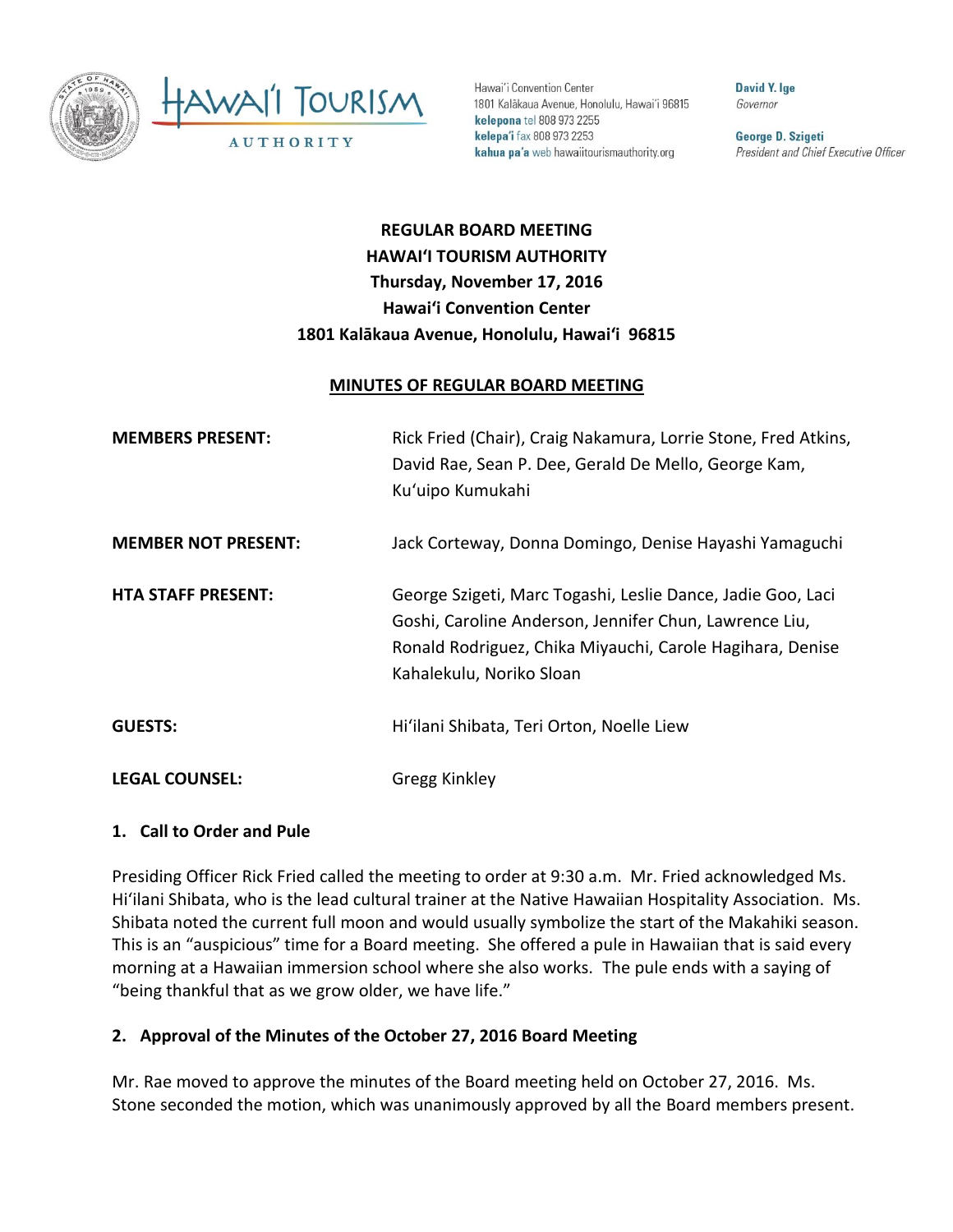# **3. Review of Recent and Upcoming Permitted Interactions**

There was no report of any permitted interaction by a Board member.

# **4. Report of the CEO Relating to HTA's Programs**

Mr. Szigeti referred to the Report of the CEO included in a board packet previously distributed to the Board. In addition to the items already discussed in the Report, Mr. Szigeti "touched upon" a few matters. He stated that staff has been traveling a lot recently. He noted that Randy Baldemor is not present at the meeting because he is currently in Atlanta meeting with Delta Airlines. He also noted the change of ownership for Outrigger Hotels and the recent passing of Representative of Clift Tsuji, who was a greater supporter of the visitor industry. He discussed his attendance at various events on behalf of HTA.

Mr. Szigeti stated that visitor arrivals and spending were at "record highs" and 4<sup>th</sup> quarter visitor data look stronger than the previous year. He noted various events being held in the 4<sup>th</sup> quarter, such as the Food & Wine Festival, Film Festival, Arms Forces Basketball Tournament with TV viewership that was "off the charts," the Hawaiian Open tennis tournament, the Maui Fed Cup, the Maui Tin Man, the Maui Classic basketball tournament, the Pearl Harbor Commemoration, the Honolulu Marathon, and the Diamond Head Classic. George Kam will also represent the HTA to receive an award sponsored by the U.S. Tennis Association.

# **5. Presentation and Discussion on Major Market Areas Sales Missions and its Implementation of Brand Management Plans**

Ms. Dance provided a PowerPoint presentation entitled "Hawai'i Tourism Authority Global Marketing Team." She emphasized that "HTA is working as a team" with its marketing contractors and is referred to as the "global marketing team" (GMT). She stated that under the HTA Strategic Plan, the "foundation for all of the HTA's plans," were the following "pillars": improve the integrity of the destination; ensure state economic benefits; elevate the value perception of Hawai'i; and strengthen the HTA's reputation. The HTA's annual work cycle begins with "research" and then evolves into the development of the HTA strategic plan in March, which then develops the bases for "targets" established in April. The targets are relied upon to create the "brand management plan" and "budget" in April or May. After the plan and budget has begun an "execution" phase, there is the first of two evaluations in the Spring that may require "adjustments" to the plan and budget. After the "results" of the plan and budget have been obtained, a second "evaluation" is performed in the Fall. Based upon the second evaluation, HTA conducts further "research" and restarts the annual work cycle.

Ms. Dance discussed the "Brand Management Plan" and how it "outlines the strategies, objectives, actions and evaluation approach required to deliver the HTA's Strategic Plan." Under the Plan, the GMT will focus marketing on producing consistent arrivals; increase visitor expenditures by attracting high-spending visitors and encouraging spending opportunities;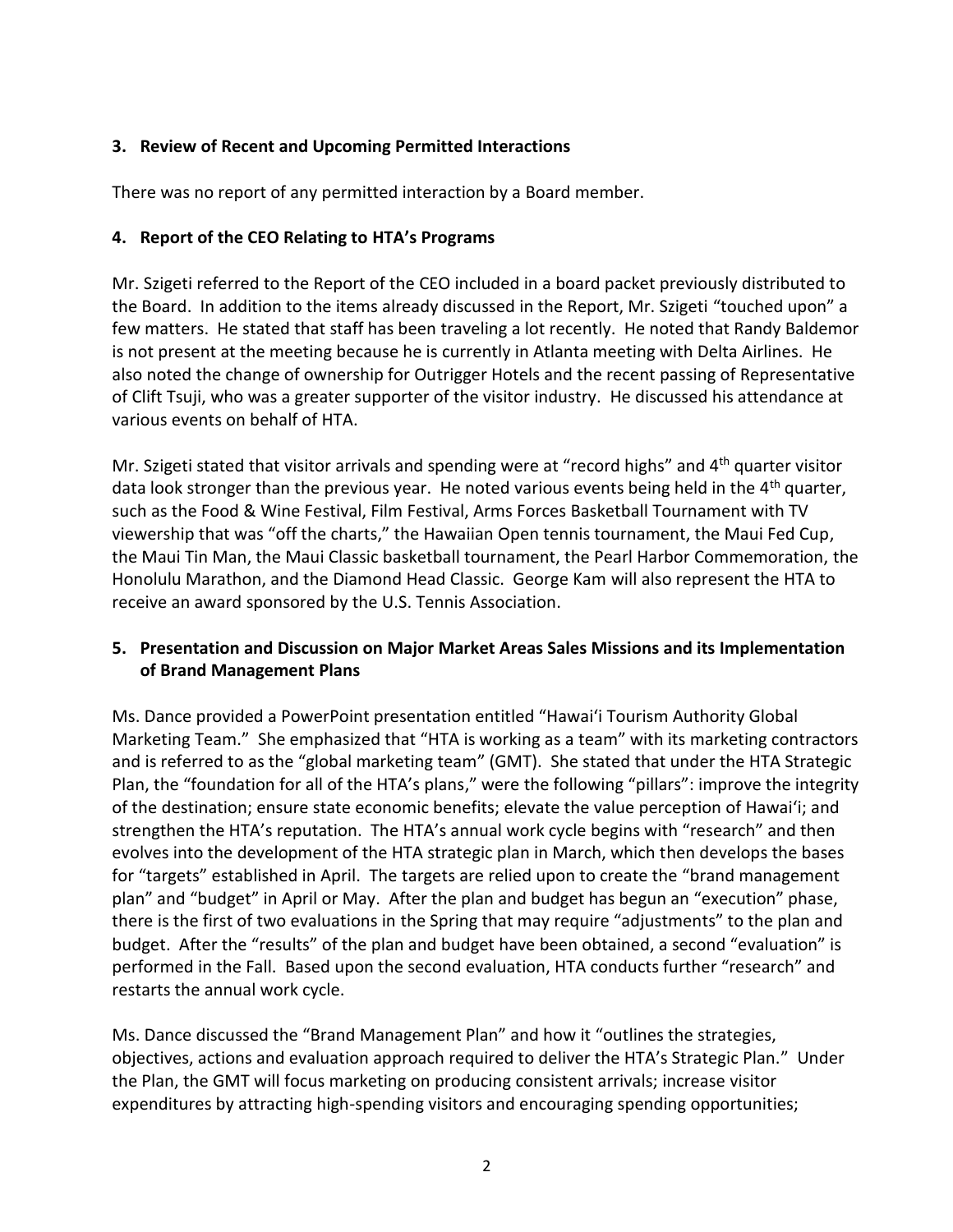maintain and improve air access to the Hawaiian Islands; and, protect Hawai'i's brand to remain competitive. During a recent sales mission to attend the World Travel Mart in London, she discussed the competition Hawai'i faces against other global destinations. The Costa Rica's exhibit was very large and decorated with real plants and flowers. She expressed a need for Hawai'i to protect its brand at these sales missions.

She continued her presentation with a discussion of the "lifecycle of destination marketing," which includes "pre-arrival," "post-arrival," and "post-departure." A new "communication plan" being worked on by Ms. Anderson will tell visitors what to do when they get here. Ms. Dance displayed an organization chart depicting how the responsibilities of the HTA's "brand management team" has been delegated to various staff members. In developing a leisure marketing plan for a major market area, the GMT's focus will be on the following major marketing areas: consumer; travel trade; public relations; social media; research; online marketing; technology; and, Hawaiian culture. In regards to the "retail" component of travel trade, Ms. Dance expressed her pleasure to observe that the "travel agencies" in the United Kingdom have now "focused" on "cultural tourism" to promote Hawai'i travel. In developing a marketing plan for the meetings, conventions and incentives (MCI) market, the GMT's focus will be on the following areas: "pertinent vertical markets;" partnership development with "in-market" industry partners; capture and convert short-term business; provide destination and Hawaiian culture training and education "for people on the ground;" airlift; and, public relations.

Ms. Dance discussed the GMT's activities in 2017. There will be 50 press trips and media familiarization (FAM) tours, which would include social media influencers and celebrities but not "individual press trips." By coming to Hawai'i, the media can experience the "Aloha Spirit" and gain appreciation for Hawai'i as a destination. There will also be 50 travel trade FAMs, which will include sales agents and product managers or decision-makers. The GMT will also participate in 50 sales missions, including "market activations," market webinars, sales blitzes, and seminars and workshops. She noted her recent sales mission to the United Kingdom. There are also plans for more than 24 trade "coops" with "travel partners." Finally, the GMT are planning to attend 66 trade and consumer shows. Ms. Dance expressed a need to "reevaluate" attendance to "ensure the best way to spend HTA dollars."

Ms. Dance presented a slide depicting the following planning and evaluation timeline for activities in 2017: a 2017 brand management plan outline was provided to the GMT in March 2016; the proposed brand management plan was due to HTA in June 2016; review of the proposed plan was conducted in August 2016; the brand management and marketing plan were provided to the Board for approval and subsequently presented to the public at the Hawai'i Tourism Conference in September 2016; the GMT would provide a Spring marketing update in March 2017; a "half year review" and evaluation of the marketing contractors would be conducted in August 2017; a "final report" from each marketing contractor would be due in February 2018; and a review of a contractor's performance would be conducted in March 2018.

Ms. Dance concluded her presentation with a discussion of the categories of "key performance indicators" or performance measures relied upon by HTA: advertising in consumer and travel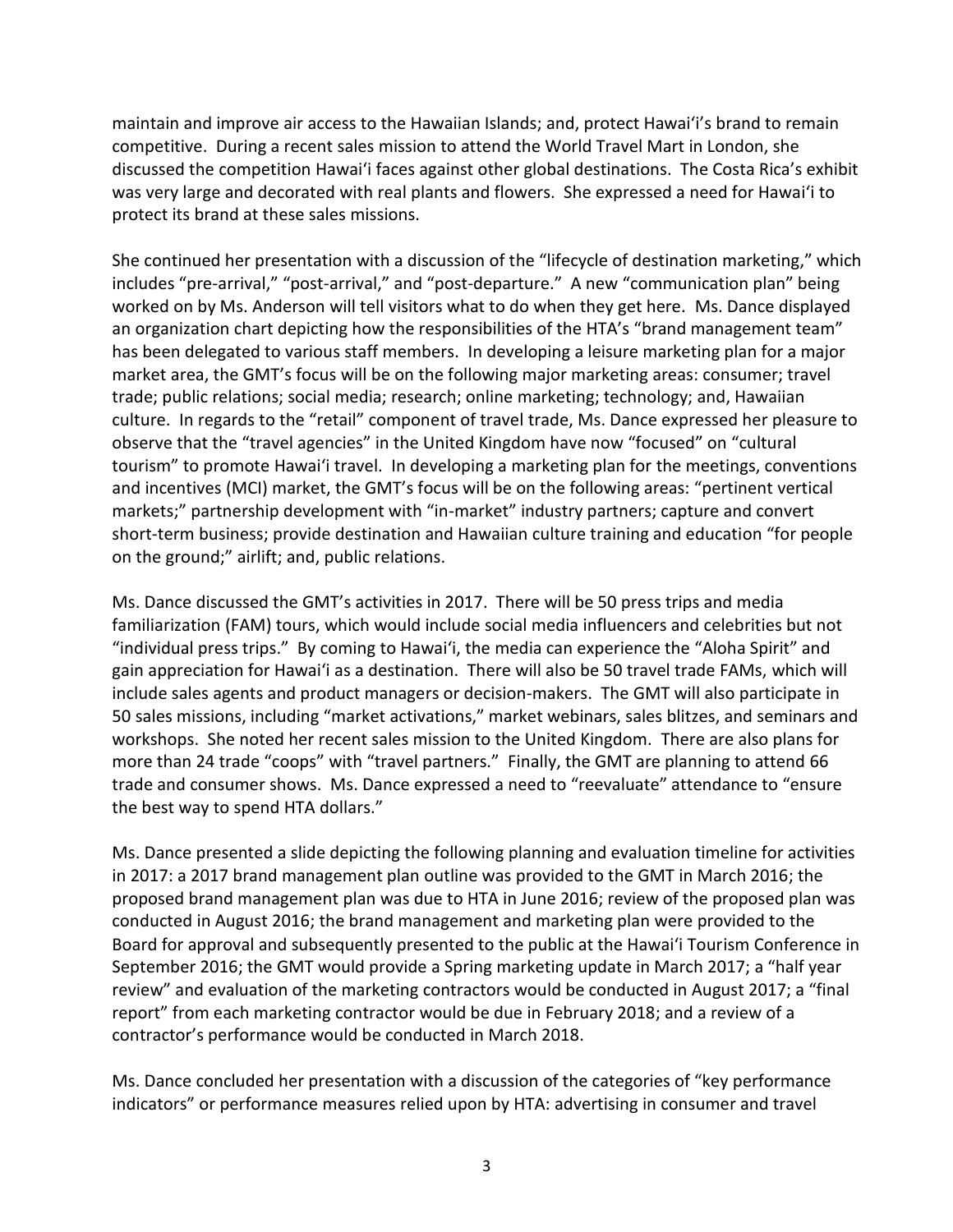trade media; public relations measures to ensure that "we are in the right publication at the right time;" travel trade measures; website analytics that gets "better and better with real-time" data; social media metrics; the total "incremental" arrivals and expenditures "due to all activities;" and, the conversion rates from tentative room nights.

Mr. Dee expressed his appreciation for the presentation provided by Ms. Dance. He noted it has been one of "longest report" provided by staff and acknowledged staff's efforts. He also noted his interest in the "conversion" rate. Mr. Dee requested clarification from the timeline as to when the evaluation of the events in 2017 would be conducted. Ms. Anderson responded that a review would be conducted in February 2018. In response to Mr. Atkins request for information on the evaluation of the events held in 2015, Mr. Fried requested that the information be provided to all the Board members.

# **6. Presentation, Discussion and Approval Delegating the HTA Board Chairman, President & CEO, or Their Designee the Ability to Testify or Present Policy Positions Consistent with the Hawai'i Tourism Authority Strategic Plan During the 2017 Legislative Session**

Mr. Togashi referred to the staff report and a proposed "Board Resolution 17-01" previously distributed to the Board members regarding this agenda item. He noted that the Resolution was consistent with the resolutions previously approved by the Board. The intent of the Resolution is to authorize the Board Chairman and the President & CEO to provide testimony on legislative measures being discussed during the 2017 legislative session.

Mr. Kam made a motion to approve Board Resolution 17-01, which authorizes the HTA President and CEO, the Board Chair and/or their designee, to present public policy positions on behalf of the Authority during calendar year 2017 before all branches of federal, state and county governments, provided that the positions are aligned and consistent with HRS section 201B, the HTA Strategic Plan, and any other policies, plans or budgets approved by the Authority and this Resolution. Mr. Dee seconded the motion.

In response to an inquiry from Mr. Nakamura regarding the status of the "legislative investigative committee," Mr. Fried stated that the membership of the committee will remain the same.

Mr. Szigeti stated that HTA "will not be asking for anything at the Legislature." Mr. Atkins noted the "record breaking year" for tourism and asked "why" HTA would not be in a position to make requests at the Legislature. He is not aware of a "problem at the Legislature" that would preclude HTA from asking more funding. Mr. Szigeti responded that based on "the climate we have right now; it is not a good time to be asking." Ms. Stone noted there are dozens of bills that HTA could "tag on to" if necessary. She added that HTA has been "capped" for so long and it has still been doing well. Legislative proposals could be presented to the "investigative committee." She concurred with Mr. Szigeti's proposal to look at increasing staff levels and that we need to "keep an open mind." Mr. Fried added that as a result of "administrative cuts" in the past, it may be time to present a current proposal for funding. Mr. DeMello stated that "staff is overworked" and we need to "keep the doors open" for more funding. Mr. Szigeti concurred and expressed a need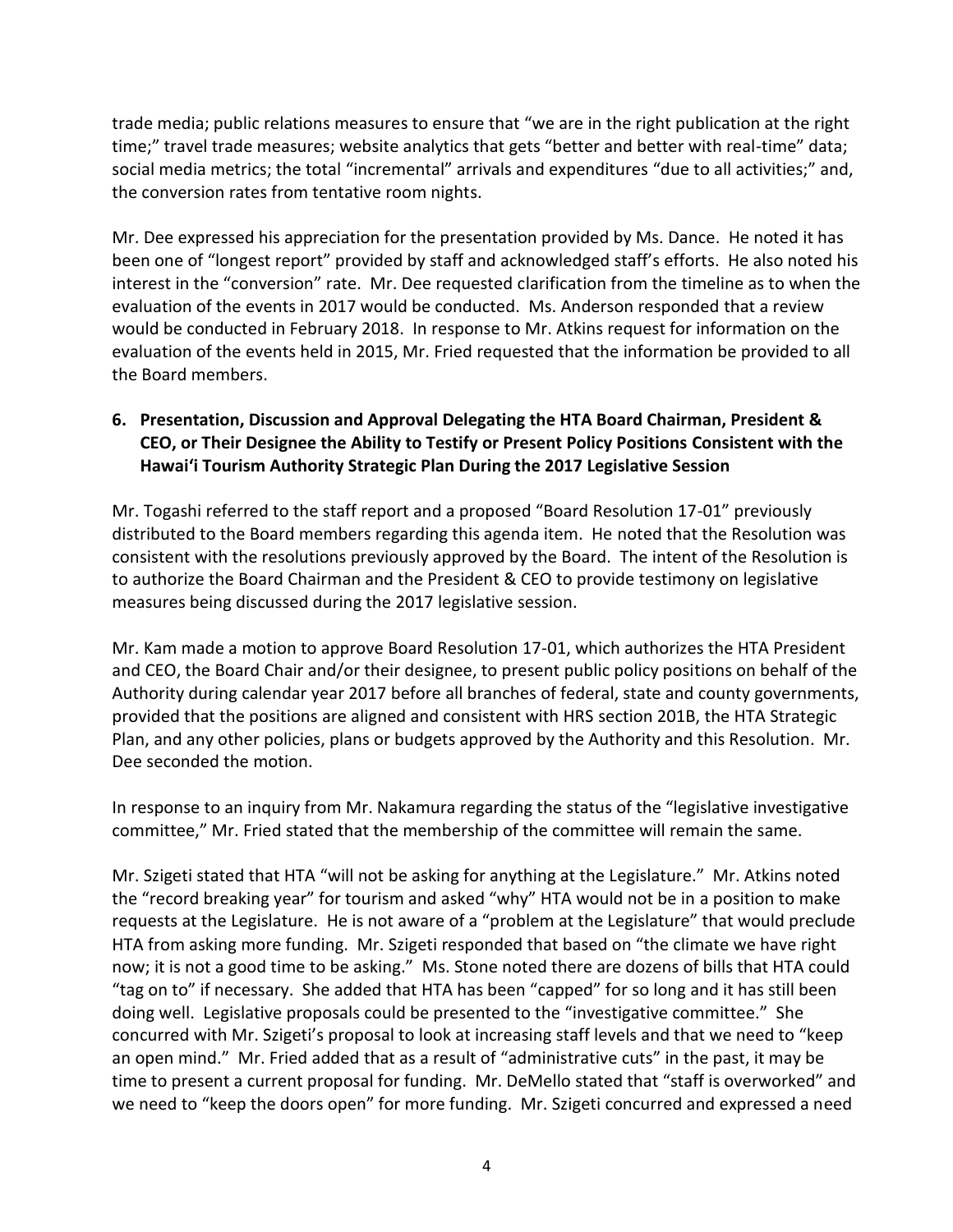for more "resources." Mr. Rae noted that Mr. Szigeti and Mr. Baldemor should not be making the request to raise the cap. Instead, the request should be made by Board members.

Mr. Dee discussed the percentage of funds HTA has received from TAT revenues collected in 2010 in comparison to 2016. In regards to the funding HTA receives, Mr. Dee inquired as to amount that is spent on marketing, media, and staff. He stated we need to be "globally competitive against other countries."

In response to a question from Mr. Atkins whether HTA would be getting a lobbyist, Mr. Szigeti stated that "our strength is through Board members and staff" and that there is "no need for a third party."

Upon a request by Mr. Fried for a vote on the motion, the Board unanimously approved the motion by all the Board members present.

# **7. Presentation and Discussion and Approval of HTA's Financial Reports**

Mr. Togashi stated that HTA's financial reports as of September 30, 2016 were not made available to the Board members until November 15, 2016. He requested that discussion and approval of the reports be deferred until the next Board meeting so the Board would have more time to inspect the reports. There were no objections to the Mr. Togashi's request for deferral.

# **8. Presentation by AEG Regarding an Update of Hawai'i Convention Center Recent Activities**

# **9. Presentation by Business Events Hawai'i and AEG Regarding an Update of Meetings, Convention and Incentive Sales Initiatives and Hawai'i Convention Center Performance** (Both agenda items were discussed at this time.)

Mr. Fried acknowledged Ms. Orton, who provided a PowerPoint presentation entitled "November 2016 HTA Board of Directors Update." In regards to the "financials" for October 2016, she reported that October was "another \$1 million month." Based upon actuals to date and a "reforecast" of 2016, Ms. Orton projects a \$533,000 net income at the end of the year. The financials to date reflect "record breaking numbers" that she hopes "to trend into 2017." In regards to financials for food and beverage in October, she reported a net income of \$5,314,000 and a 50% "flow through" as compared to a 36% flow through budgeted for 2016. She discussed the enhanced food and beverage provided to "two large groups" and also the ability to save on food expenses when the unused food budgeted for one event was used for another event.

Ms. Orton reported that based on revenues derived from the convention center, "state revenue" and "tax revenue" totaling \$354 million and convention center expenses of \$15.8 million, the return on investment to the State was \$22.35 for every dollar spent.

In regards to "sales updates" for the convention center, Ms. Orton reported the closing of 4,859 definite room nights. On a year-to-date basis, AEG has reached 48% of its targeted year end goal.